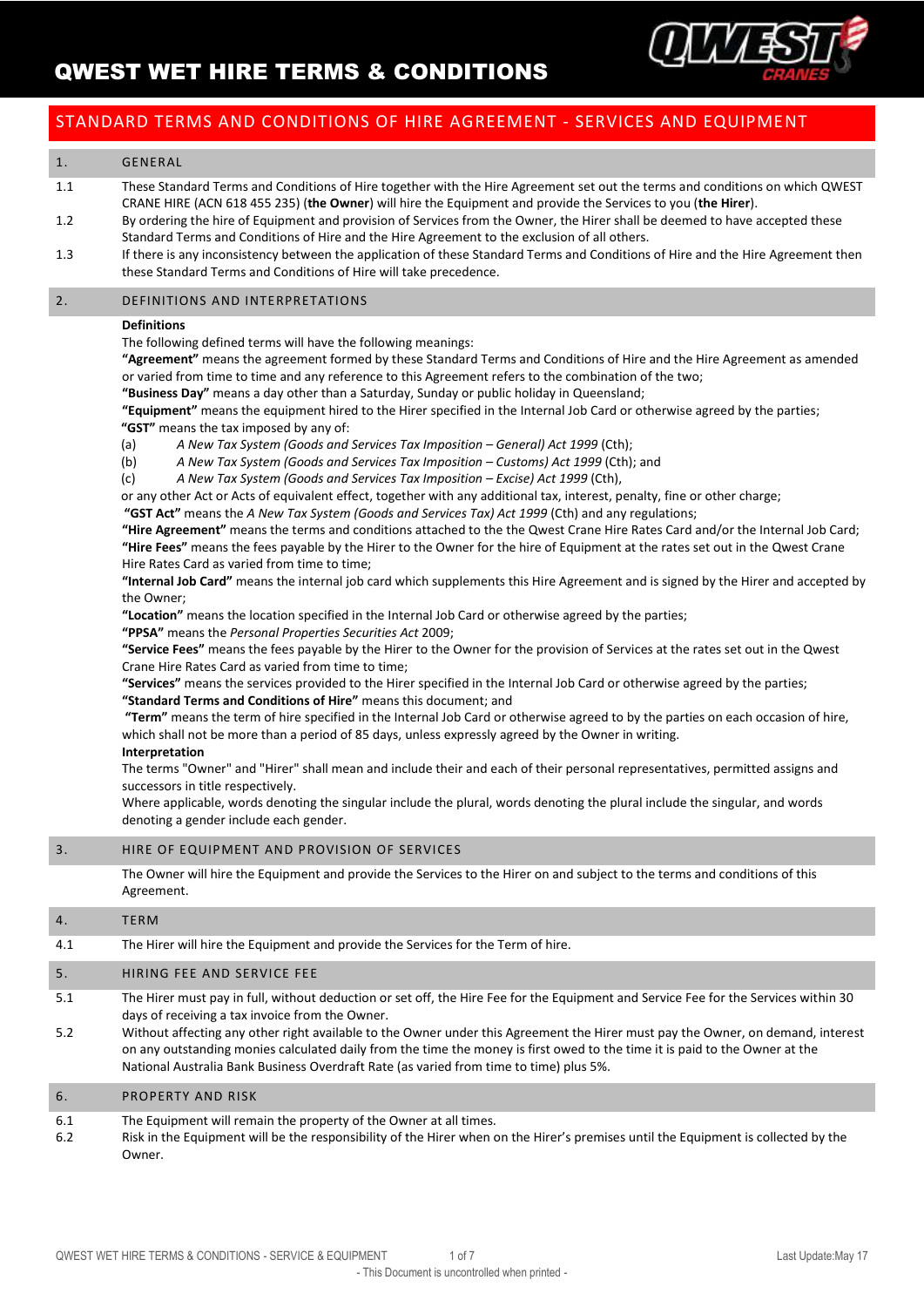

| 7.  | MAINTENANCE, OPERATION AND ALTERATION                                                                                                        |                                                                                                                                                                                                                                                                                                                                                       |
|-----|----------------------------------------------------------------------------------------------------------------------------------------------|-------------------------------------------------------------------------------------------------------------------------------------------------------------------------------------------------------------------------------------------------------------------------------------------------------------------------------------------------------|
| 7.1 | General                                                                                                                                      |                                                                                                                                                                                                                                                                                                                                                       |
|     | (a)                                                                                                                                          | While the Equipment is hired, the Hirer must promptly pay any applicable fees, duties and charges in relation to the<br>Equipment, proof of payment of which must be provided to the Owner upon demand.                                                                                                                                               |
|     | (b)                                                                                                                                          | The Hirer indemnifies the Owner:<br>for the payment of any fees, duties and charges payable in accordance with clause 7.1(a); and<br>(i)<br>(ii)<br>against any proceedings, claims or demands in respect to the payment or non payment of those sums.                                                                                                |
|     | (c)                                                                                                                                          | The Hirer must during this Agreement, at its sole cost and expense, ensure it complies with (where applicable):<br>all statutes, regulations, ordinances and by laws; and<br>(i)                                                                                                                                                                      |
|     |                                                                                                                                              | (ii)<br>the conditions of any licence or approval relating to the Equipment or the Services; and<br>(iii)<br>the requirements of any third party including compliance with any standards, procedures, policies or<br>protocols specified by the owners or occupiers of the locations at which the Equipment will be used or the<br>Services provided. |
| 7.2 |                                                                                                                                              | <b>Repair and Maintenance</b>                                                                                                                                                                                                                                                                                                                         |
|     | (a)                                                                                                                                          | The Hirer must not engage, employ or permit any person other than the Owner to carry out repairs, maintenance or<br>servicing of any kind to the Equipment at any time.                                                                                                                                                                               |
|     | (b)                                                                                                                                          | The Owner is not liable for any loss or damage which is suffered or incurred by the Hirer resulting from any piece of<br>Equipment not being useable due to repairs, servicing and maintenance.                                                                                                                                                       |
| 7.3 |                                                                                                                                              | <b>Unsatisfactory Equipment</b>                                                                                                                                                                                                                                                                                                                       |
|     | (a)                                                                                                                                          | If the Hirer finds the Equipment is damaged, faulty or unsafe the Hirer must immediately notify the Owner who may, in                                                                                                                                                                                                                                 |
|     |                                                                                                                                              | its discretion:                                                                                                                                                                                                                                                                                                                                       |
|     |                                                                                                                                              | (i)<br>repair or remove the Equipment; and                                                                                                                                                                                                                                                                                                            |
|     |                                                                                                                                              | offer a replacement piece of Equipment which, if the Hirer accepts, will be hired by the Hirer on the same<br>(ii)<br>terms and conditions as if the replacement piece of Equipment were originally hired by the Hirer under this<br>Agreement.                                                                                                       |
|     | (b)                                                                                                                                          | The Hirer permits the Owner to collect that piece of damaged, faulty or unsafe Equipment at the cost and expense of<br>the Owner.                                                                                                                                                                                                                     |
|     | (c)                                                                                                                                          | The Hirer will not be required to pay the Hire Fee from the time the faulty or damaged Equipment is collected by the<br>Owner.                                                                                                                                                                                                                        |
|     | (d)                                                                                                                                          | If the Equipment is damaged, faulty or unsafe the Owner will not be liable for any direct or indirect loss or damage the<br>Hirer suffers or incurs as a result of the Equipment being damaged, faulty or unsafe, from the time the Equipment is<br>deemed damaged, faulty or unsafe until the time the Equipment is collected by the Owner.          |
| 7.4 |                                                                                                                                              | <b>Operation and Use by Owner</b>                                                                                                                                                                                                                                                                                                                     |
|     | (a)                                                                                                                                          | The Equipment shall:                                                                                                                                                                                                                                                                                                                                  |
|     |                                                                                                                                              | (i) only be operated by the Owner as part of the Services provided under this Agreement;                                                                                                                                                                                                                                                              |
|     |                                                                                                                                              | (ii) not operate the Equipment itself, nor engage, employ or permit any person other than the Owner to operate the                                                                                                                                                                                                                                    |
|     |                                                                                                                                              | Equipment;                                                                                                                                                                                                                                                                                                                                            |
|     |                                                                                                                                              | (iii) be used for the purpose for which it is designed, manufactured and normally used; and<br>(iv) be used in accordance with the manufacturer's guidelines and recommendations, as amended from time to time.                                                                                                                                       |
|     | (b)                                                                                                                                          | The Hirer must not do or permit any act or thing which does, or is likely to risk:                                                                                                                                                                                                                                                                    |
|     |                                                                                                                                              | (i) the safety, condition or the value of the Equipment; or                                                                                                                                                                                                                                                                                           |
| 7.5 | (ii) the ability of the Owner to recover the Equipment upon termination of this Agreement or any Term of hire.<br><b>Owner's Entitlement</b> |                                                                                                                                                                                                                                                                                                                                                       |
|     |                                                                                                                                              | The Owner may, without notice to the Hirer, do anything which the Hirer is required to do in accordance with this clause 7 and the                                                                                                                                                                                                                    |
|     |                                                                                                                                              | Hirer must immediately, upon demand, reimburse the Owner for any costs and expenses incurred or paid by the Owner in                                                                                                                                                                                                                                  |
|     |                                                                                                                                              | accordance with this clause 7.5.                                                                                                                                                                                                                                                                                                                      |
| 8.  | <b>INSURANCE</b>                                                                                                                             |                                                                                                                                                                                                                                                                                                                                                       |
| 8.1 |                                                                                                                                              | <b>Insurance Required</b>                                                                                                                                                                                                                                                                                                                             |
|     |                                                                                                                                              | The Hirer must, at its own expense, have in place or effect and maintain (as required by the Owner) the following insurances:                                                                                                                                                                                                                         |
|     | (a)                                                                                                                                          | adequate insurance for any person providing the Services for all risks usually insured against as if that person was an<br>employee of the Hirer including, but not limited to, insurance for:                                                                                                                                                        |
|     |                                                                                                                                              | public liability;<br>(i)                                                                                                                                                                                                                                                                                                                              |
|     |                                                                                                                                              | (ii)<br>occupational health and safety; and                                                                                                                                                                                                                                                                                                           |
|     |                                                                                                                                              | (iii)<br>workers compensation;                                                                                                                                                                                                                                                                                                                        |
|     | (b)                                                                                                                                          | insurance for the Equipment (but only if expressly requested by the Owner) in the name of the Owner and the Hirer for<br>their respective rights and interests for the full insurable value against loss or damage by all risks usually insured<br>against and any other risks specified by the Owner; and                                            |
|     | (c)                                                                                                                                          | obtain and maintain such other insurances as the Owner may reasonably require.                                                                                                                                                                                                                                                                        |
| 8.2 |                                                                                                                                              | <b>Owner may Effect</b>                                                                                                                                                                                                                                                                                                                               |
|     |                                                                                                                                              | If the insurances outlined in clause 8.1 are not effected and maintained in accordance with this Agreement, the Owner may effect                                                                                                                                                                                                                      |
|     |                                                                                                                                              | that insurance itself and the Hirer must immediately upon demand reimburse the Owner for the premiums and any cost incurred                                                                                                                                                                                                                           |
| 8.3 | <b>Terms of Policies</b>                                                                                                                     | or paid by the Owner.                                                                                                                                                                                                                                                                                                                                 |
|     |                                                                                                                                              | The Hirer must (if requested by the Owner), in relation to each insurance policy:                                                                                                                                                                                                                                                                     |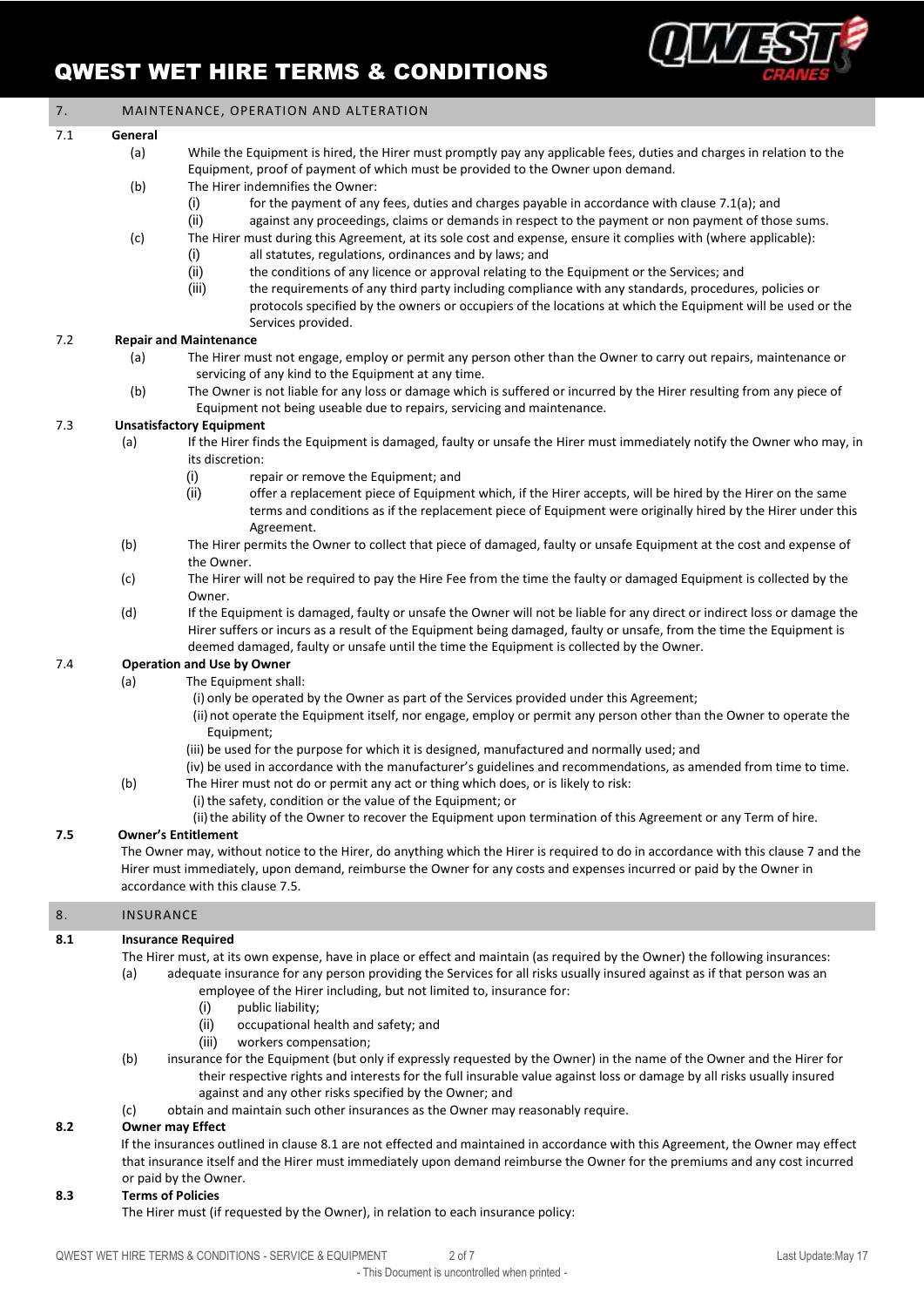

#### (a) ensure each insurance policy:

- (i) conforms to the Owner's reasonable requirements; and
- (ii) where possible, contain provisions for cross liability and waiver of subrogation rights;
- (b) upon demand by the Owner:
	- (i) supply the Owner with the details of the insurance policy;
	- (ii) produce the policy or certificate/s of insurance and all receipts for premiums or certificates of currency; and
	- (iii) provide the Owner with details of any alteration to policies; and
- (c) notify the Owner as soon as possible after:
	- (i) the happening of any event which gives rise to a claim under or which may prejudice a policy; or
	- (ii) a policy being altered or cancelled.

## **8.4 Assignment**

- The Hirer:
	- (a) assigns to the Owner its rights and interests under every policy of insurance effected and maintained in accordance with clause 8.1; and
	- (b) pending the perfection of any assignment, irrevocably:
		- (i) authorises the Owner to appropriate any money received from an insurance policy towards any money due and owing to the Owner under this or any other agreement with the Hirer; and
		- (ii) for valuable consideration, appoints the Owner and every employee of the Owner severally as its attorney to make claims, recover, compromise and give releases for any insurance policy effected and maintained in accordance with clause 8.1.

#### **8.5 Additional Premiums**

- The Hirer must not do anything to the Equipment which:
- (a) might render the insurances void or voidable; or
- (b) which might cause the rate of premium to be increased,

and must pay all additional premiums resulting from any additional or increased risk proposed to be added to any insurance policy effected and maintained in accordance with clause 10.1 which the Owner approves in writing.

#### 9. TERMINATION

- 9.1 This Agreement will terminate immediately:
	- (a) upon the expiry of each Term of hire as specified in the Internal Job Card or on any Rates Card; or
		- (b) by the Owner providing written notice of such termination to the Hirer.
- 9.2 Upon termination of this Agreement the Hirer must permit the Owner to collect the Equipment.

## 10. EVENTS OF DEFAULT

- 10.1 An Event of Default will be deemed to occur if:
	- (a) the Hirer or any other person or corporation with whom the Hirer is jointly or severally liable fails to pay any money payable which is due and payable whether or not demand for payment is made;
	- (b) the Hirer permits or causes servicing, maintenance or repairs to be effected to the Equipment while on the Hirer's premises or site and without the prior written consent of the Owner;
	- (c) any insurance policy required under this Agreement is not effected or is cancelled, voided or expires without being immediately renewed;
	- (d) the Hirer defaults in complying with its obligations not to encumber or licence the Equipment;
	- (e) the Hirer is in breach of any of the Hirer's covenants under this Agreement for 7 days after notice has been given to the Hirer;
	- (f) where the Hirer is a corporation:
		- (i) an application is made or a resolution is passed for the Hirer to be wound up unless the winding up is for the purpose of reconstruction or amalgamation;
		- (ii) a resolution is passed for the Hirer to be placed under official management;
		- (iii) an insolvency agreement is made between the Hirer and its respective creditors;
		- (iv) an application is made to a Court for an order summoning a meeting of any class of creditors of the Hirer;
		- (v) a receiver or an agent in possession for a mortgagee is appointed for any property of the Hirer;
		- (vi) an administrator is appointed of the Hirer;
	- (g) a mortgagee takes possession of any property of the Hirer;
	- (h) the Hirer being a natural person, commits an act of bankruptcy, dies or is incapable of managing their own affairs by reason of mental illness or other condition;
	- (i) if the Hirer is a partnership, the partnership is dissolved or any application to a Court for the dissolution of the partnership is made;
	- (j) the holder of any security given at any time over any assets of the Hirer becomes entitled to exercise any powers arising on default pursuant to that security or otherwise takes action to enforce such security;
	- (k) the Owner becomes entitled to take possession of any other property from the Hirer pursuant to any other agreement; or
	- (l) the Equipment is abandoned or relocated without the Owner's prior consent.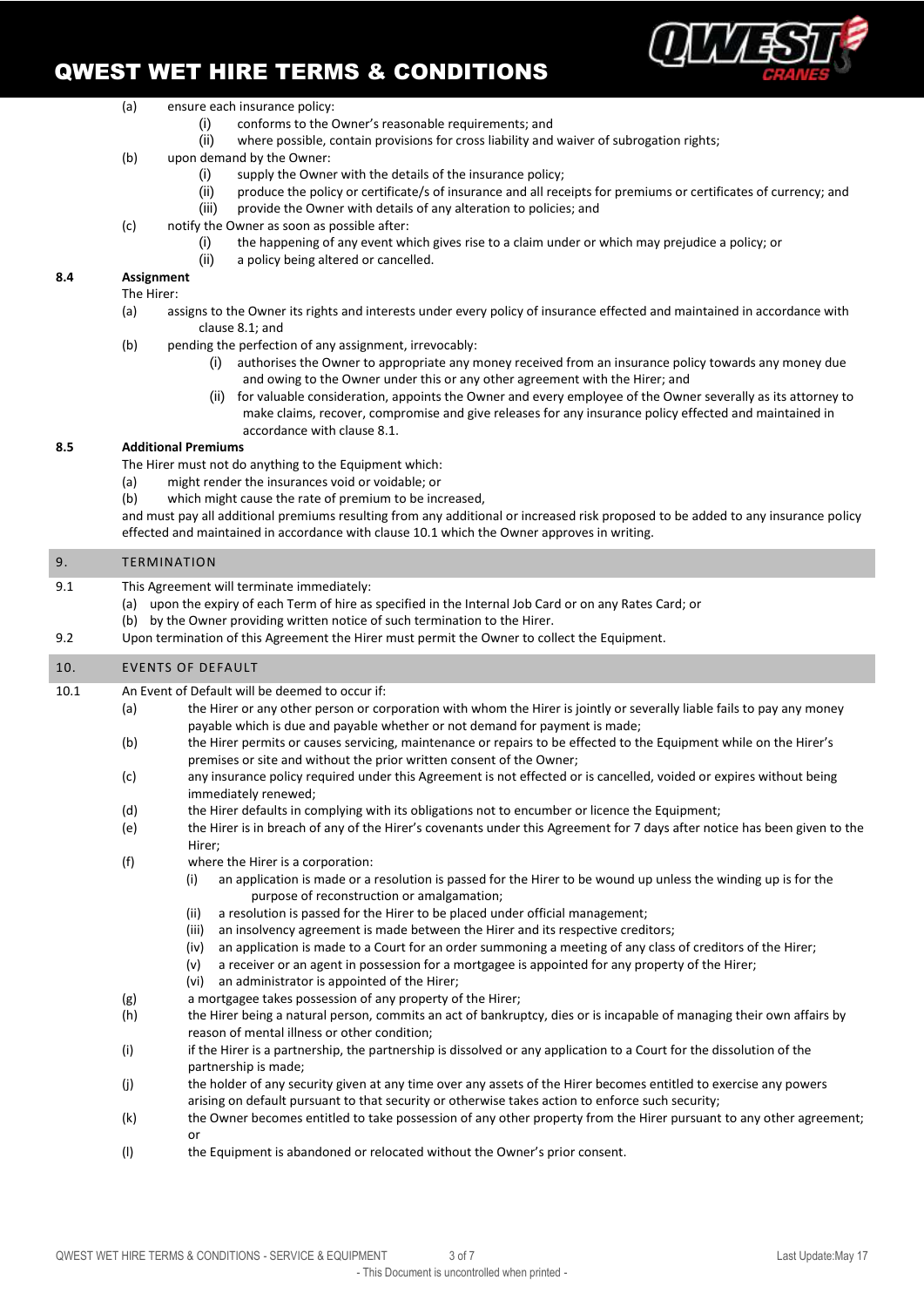

#### 11. REPUDIATION

11.1 If an Event of Default occurs, the defaulting party will be deemed to have repudiated this Agreement and the non defaulting party may terminate this Agreement immediately by written notice to the defaulting party or, in the case of the Hirer being the defaulting party, by the Owner collecting and taking possession of the Equipment.

#### 12. POSSESSION AFTER TERMINATION OR EXPIRY

12.1 Upon the earlier of either termination of this Agreement or expiry of any Term of hire:

- (a) the Owner is immediately entitled to possession of the Equipment: and
- (b) the Hirer irrevocably authorises the Owner to go on to the Hirer's site or any other property where the Equipment is located and repossess the Equipment.

#### 13. COMPENSATION

13.1 If the Owner does not recover all or any of the Equipment upon termination of this Agreement or following a demand for the return of the Equipment, the Hirer shall within 14 days following receipt of written notice from the Owner immediately pay to the Owner a sum equivalent to the then present day cost of equipment similar to the item(s) of Equipment which the Owner has been unable to recover or which have been lost or destroyed, which sum will be determined by the Owner and will be final and binding on the Hirer.

#### 14. SUBSTANTIAL LOSS OR DESTRUCTION

14.1 If, in the Owner's reasonable opinion, the Equipment is substantially or totally lost or destroyed and it serves notice on the Hirer to that effect:

- (a) the hire of the Equipment shall cease:
- (b) the Owner is immediately entitled to possession of the Equipment; and
- (c) the Hirer must immediately return to the Owner, or permit the Owner to collect, what remains of the Equipment; and
- (d) upon demand, the Hirer must pay the amount of compensation determined in accordance with clause 13 and any other money payable under this Agreement.

#### 15. INDEMNITY

#### **15.1 Owner**

The Owner shall not be liable to the Hirer for any loss, damage, injury, pollution, environmental damage or other liability whatsoever to any person or the property of any party (including their agents and employees) arising out of or resulting from the provision of the Services or the use, installation or operation of the Equipment, or otherwise generally in relation to the Equipment and the provision of the Services and the Hirer agrees to indemnify the Owner and keep the Owner harmless from and against all claims, actions, damages and demands for any such loss, damage, injury, pollution, environmental damage or other liability of whatever nature arising out of or resulting from the provision for the Services and the use, installation or operation of the Equipment, except to the extent caused directly by the negligence or willful misconduct of the Owner.

#### **15.2 Hirer's indemnity**

- The Hirer indemnifies the Owner against any loss, damage, cost or claim arising, directly or indirectly, out of:
- (a) the loss of, destruction or damage to the Equipment;
- (b) the use or state of the Equipment including, without limitation, any loss of life or damage or destruction caused by the Equipment or its use;
- (c) anything done by the Owner in the exercise or purposed exercise of the Owner's rights under this Agreement;
- (d) any claim affecting the Owner's interest in or title to the Equipment and any action taken by the Owner to protect such interest and title; and
- (e) any breach by the Hirer, an Event of Default or the repossession of the Equipment or its storage.

#### 16. WARRANTY

- 16.1 The Hirer warrants to the Owner that:
	- (a) all the information at any time given to the Owner is correct and is not by content or omission misleading;
	- (b) the Hirer has, examined the Equipment and satisfied itself as to the good condition, merchantable quality and suitability
	- of the Equipment and otherwise for the Hirer's intended purpose and that the Equipment complies with its description; (c) it will:
		- (i) at all times, provide a safe working environment;
		- (ii) carry out inductions and, where necessary, training, for each person providing the Services;
		- (iii) provide adequate supervision of any person providing the Services;
		- (iv) inform the Owner immediately if there is a change in the Hirer's site or workplace which may impact on the health or safety of any person providing the Services or which may impact their ability to perform the Services;
		- (v) communicate with any person providing the Services as to:
			- (A) potential hazards on or in the Hirer's site;
			- (B) the Hirer's policies and procedures;
			- (C) any equipment, including personal protective equipment, which the Hirer requires the person to supply;
	- (d) it is satisfied that any person providing the Services has the necessary skills and qualifications.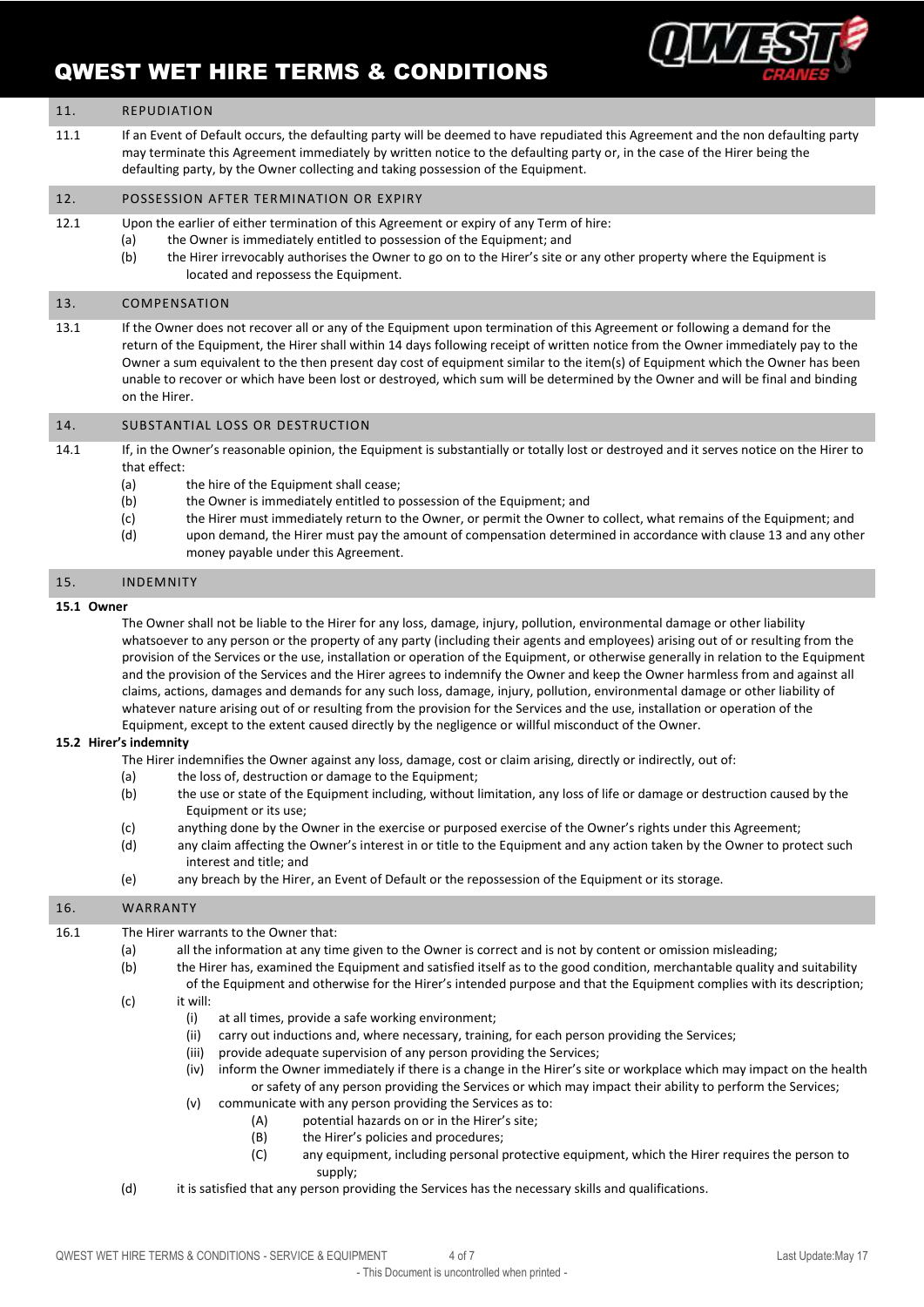

### 17. **LIMITATION OF LIABILITIES**

- 17.1 The Owner acknowledges that the Competition and Consumer Act 2010 (Cth) (as amended) and other statutes from time to time in force imply or impose statutory guarantees, conditions or warranties into contracts for the hire of equipment and/or provision of services which cannot be excluded, restricted or modified or can only be restricted or modified to a limited extent (Non Excludable Terms). Nothing in this Agreement is intended to exclude or restrict the application of the Non Excludable Terms.
- 17.2 Other than the Non Excludable Terms, the Owner hereby excludes to the full extent permitted by law all conditions, warranties, guarantees, terms and obligations expressed or implied by law in connection with this Agreement.
- 17.3 The Owner will be under no liability to the Hirer or any third party in any circumstances for any indirect, special or consequential loss or damage, including but not limited to loss of revenue, loss of production, loss of product, loss of contract or loss of profit howsoever arising and whether in an action in contract, tort, in equity, under statute, or on any other basis.

#### 18. ACKNOWLEDGEMENT

#### 18.1 The Hirer acknowledges that:

- (a) in addition to these Standard Terms and Conditions of Hire, the Hirer has read, understands and agrees to the Hire Agreement (attached to the Qwest Crane Hire Rates Card and/or the Internal Job Card);
- (b) it has sought any suitable independent legal and financial advice the Hirer prior to entering into this Agreement;
- (c) other than as Bailee upon the terms of this Agreement, the Hirer has no other interest in the Equipment;
- (d) it has relied solely on its own skill and judgment in selecting the Equipment and accepting the Services;
- (e) it has not relied upon any representation or statement made by or on behalf of the Owner concerning the Hirer's rights or position in relation to this Agreement or any law relating to taxation or concerning the quality of the Equipment or its fitness or suitability for their intended use;
- (f) it has no right or option to extend the Term of hire, unless expressly agreed to by the Owner in writing;
- (g) it has no right or option to purchase the Equipment; and
- (h) it has no authority to deal with or use the Equipment other than permitted by this Agreement nor to incur any liability for or on behalf of the Owner.

#### 19. PROHIBITIONS ON DEALINGS

#### 19.1 The Hirer:

- (a) must ensure the Owner retains an unencumbered title in the Equipment; and (b) must not attempt to sell, assign, pledge, mortgage, charge, encumber or otherwise deal with the Equipment or permit any lien to exist in respect of the Equipment; and
- (c) must not hire, licence, assign its rights in relation to the Equipment without the Owner's prior written consent.

#### 20. OWNERS RIGHT TO DEAL

20.1 The Owner may transfer, assign, mortgage or otherwise deal with all or part of its interest in this Agreement and the Equipment in its absolute discretion; and

#### 21. FULL ACCESS TO EQUIPMENT

21.1 The Hirer:

- (a) must procure and allow the Owner unfettered access to the Equipment for any purpose including, without limitation, to operate, use, inspect and/or test the Equipment; and
- (b) irrevocably authorises the Owner, its employees, servants and agents to use all necessary and reasonable measures to obtain access to or possession of the Equipment following an Event of Default or the failure to permit collection of the Equipment by the Owner.

#### 22. GST

- 22.1 If a party (GST Supplier) makes a supply to another party (GST Recipient) in connection with this Agreement, the GST Recipient must pay the GST Supplier an amount equal to any GST payable by the GST Supplier in relation to that supply (GST Amount), unless the amount payable by the GST Recipient for that supply is already expressed to be inclusive of GST.
- 22.2. The GST Amount must be paid at the same time and in the same manner as making payment of any monetary consideration on which the GST is calculated. If the GST Amount is not calculated on monetary consideration, the GST Recipient must pay the GST Amount within seven (7) days of receipt of a written demand from the GST Supplier.
- 22.3 The GST Recipient's obligation to pay the GST Amount is conditional on the GST Supplier providing the GST Recipient with a tax invoice that complies with the GST Act. The GST Supplier must do all other things reasonably requested by the GST Recipient to enable the GST Recipient to obtain any input tax credit to which it is entitled.
- 22.4 The amount recoverable on account of GST under this clause will include any fines, penalties, interest and other charges incurred as a result of late payment or other default by the GST Recipient.
- 22.5 If a party is required to pay, reimburse or indemnify another party for any cost, expense or other amount that the other party has incurred or will incur in connection with this Agreement, that amount will be reduced by any part thereof for which the other party can claim an input tax credit.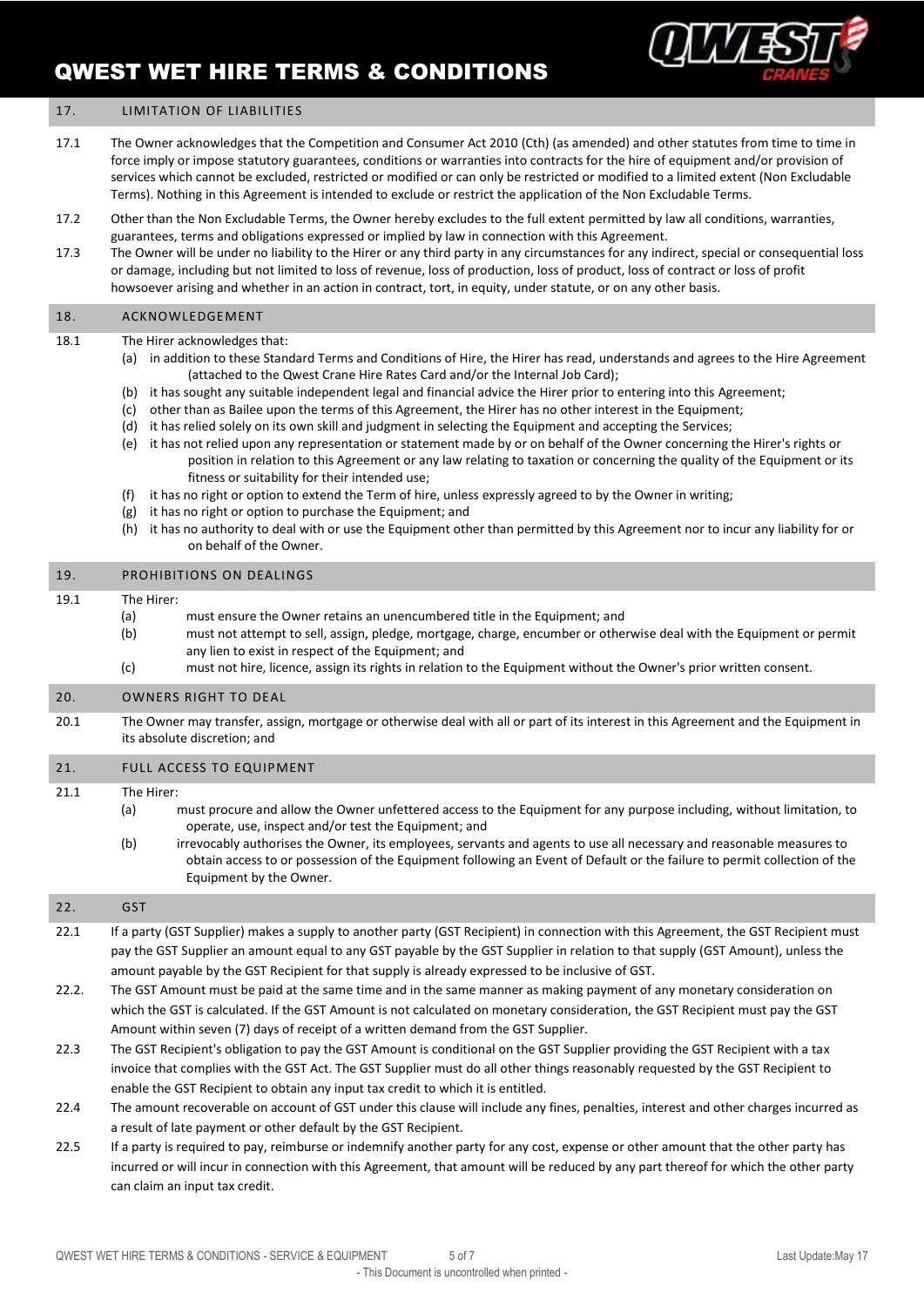

| 23.                 | TIME OF THE ESSENCE                                                                                                                                                                                                                                                                                                                                                                                                                                                                                                                                                                                                                                                                                                                                                         |  |
|---------------------|-----------------------------------------------------------------------------------------------------------------------------------------------------------------------------------------------------------------------------------------------------------------------------------------------------------------------------------------------------------------------------------------------------------------------------------------------------------------------------------------------------------------------------------------------------------------------------------------------------------------------------------------------------------------------------------------------------------------------------------------------------------------------------|--|
| 23.1                | Time is of the essence in every respect.                                                                                                                                                                                                                                                                                                                                                                                                                                                                                                                                                                                                                                                                                                                                    |  |
| 24.                 | <b>COSTS AND STAMP DUTY</b>                                                                                                                                                                                                                                                                                                                                                                                                                                                                                                                                                                                                                                                                                                                                                 |  |
| 24.1                | Each party must bear its own costs and expenses in relation to this Agreement, if any. Any party in default must pay all costs<br>incurred by any other party in respect of that default, any notice relating to that default or exercise of the non defaulting party's<br>rights under this Agreement.                                                                                                                                                                                                                                                                                                                                                                                                                                                                     |  |
| 25.                 | <b>NOTICE</b>                                                                                                                                                                                                                                                                                                                                                                                                                                                                                                                                                                                                                                                                                                                                                               |  |
|                     | 25.1 A notice to a person:<br>(a) must be in writing;<br>(b) may be given or made by:<br>(i) delivering it to that person personally;<br>(ii) addressing it to that person and leaving it at or posting it to the address nominated by that person or that<br>person's usual or last known place of residence; or<br>(iii) sending a facsimile copy of the notice to the facsimile copier number nominated by that person by notice to the<br>person giving the notice;                                                                                                                                                                                                                                                                                                     |  |
|                     | (a)<br>will be deemed to be given or made:<br>(i)<br>if by personal delivery, when delivered;<br>(ii)<br>if by leaving at that person's address, it will be deemed to be given or made on the next following Business<br>Day;<br>(iii)<br>if by post, on the second Business Day following the date of posting; and<br>(iv)<br>if by facsimile, when dispatched by facsimile, unless the time of despatch in the place to which it is sent is<br>not on a Business Day or after 5 o'clock in the afternoon on a Business Day, when it will be deemed to be<br>given or made on the next following Business Day; and<br>(b)<br>may be signed if given by an individual, by the person giving the notice or by a solicitor or other agent of the person<br>giving the notice. |  |
| 26.                 | <b>PROPER LAW</b>                                                                                                                                                                                                                                                                                                                                                                                                                                                                                                                                                                                                                                                                                                                                                           |  |
| 26.1                | This Agreement is governed by and to be interpreted in accordance with the laws of Queensland and, where applicable, the laws of<br>the Commonwealth of Australia.                                                                                                                                                                                                                                                                                                                                                                                                                                                                                                                                                                                                          |  |
| 27.                 | <b>ENTIRE AGREEMENT</b>                                                                                                                                                                                                                                                                                                                                                                                                                                                                                                                                                                                                                                                                                                                                                     |  |
|                     | This Agreement constitutes the entire agreement between the parties with respect to the subject matter of this Agreement and<br>contains all of the representations, warranties, covenants and agreements of the Parties in relation to the subject matter of the<br>Agreement.                                                                                                                                                                                                                                                                                                                                                                                                                                                                                             |  |
| 28.                 | SEVERANCE                                                                                                                                                                                                                                                                                                                                                                                                                                                                                                                                                                                                                                                                                                                                                                   |  |
| 28.1                | If any part of this Agreement is, or becomes, void or unenforceable, that part is, or will be, severed from this Agreement so that all<br>parts that are not, or do not become, void or unenforceable remain in full force and effect and are unaffected by that severance.                                                                                                                                                                                                                                                                                                                                                                                                                                                                                                 |  |
| 29.                 | VARIATION                                                                                                                                                                                                                                                                                                                                                                                                                                                                                                                                                                                                                                                                                                                                                                   |  |
| 29.1                | This Agreement may be amended by the Owner from time to time and published on the Owner's website, as notified in writing by<br>the Owner to the Hirer from time to time.                                                                                                                                                                                                                                                                                                                                                                                                                                                                                                                                                                                                   |  |
| 30.                 | FURTHER ASSURANCES                                                                                                                                                                                                                                                                                                                                                                                                                                                                                                                                                                                                                                                                                                                                                          |  |
| 30.1                | The parties must execute and do all acts and things necessary or desirable to implement and give full effect to the provisions and<br>purpose of this Agreement.                                                                                                                                                                                                                                                                                                                                                                                                                                                                                                                                                                                                            |  |
| 31.                 | PERSONAL PROPERTY SECURITIES ACT (FOR HIRES OVER 85 DAYS)                                                                                                                                                                                                                                                                                                                                                                                                                                                                                                                                                                                                                                                                                                                   |  |
| 31.1<br>31.2        | This clause shall apply in the event the Hirer has requested, and the Owner has expressly agreed to hire the Equipment to the Hirer<br>for a Term of hire over 85 days in duration.<br>If sections 95, 96, 117, 118, 121(4), 123, 125, 130, 132(3)(d), 132(4), 135, 142 and 143 of the PPSA would, apart from this clause,<br>apply to this Agreement or the security interest it creates, those sections will not apply to the maximum extent it is possible to<br>exclude them under section 115 of the PPSA.                                                                                                                                                                                                                                                             |  |
| 31.3                | If section 116(2) of the PPSA applies, section 132 of the PPSA will not apply to the maximum extent it is possible to exclude it under<br>section 115(7) of the PPSA.                                                                                                                                                                                                                                                                                                                                                                                                                                                                                                                                                                                                       |  |
| 31.4<br><b>21 F</b> | The Hirer and any guarantor irrevocably authorise the Owner to obtain from the register under the PPSA, if the Hirer or any<br>guarantor is an individual, disclosure of any registration in which the individual is registered as a grantor or a secured party and any<br>other searches which may be permitted by section 172 of the PPSA.<br>the register under the DDCA in any meaner the Qureer consider                                                                                                                                                                                                                                                                                                                                                               |  |

31.5 The Hirer consents to the Owner effecting registration on the register under the PPSA in any manner the Owner considers appropriate in relation to any security interest in the Equipment arising under or in connection with or contemplated by this